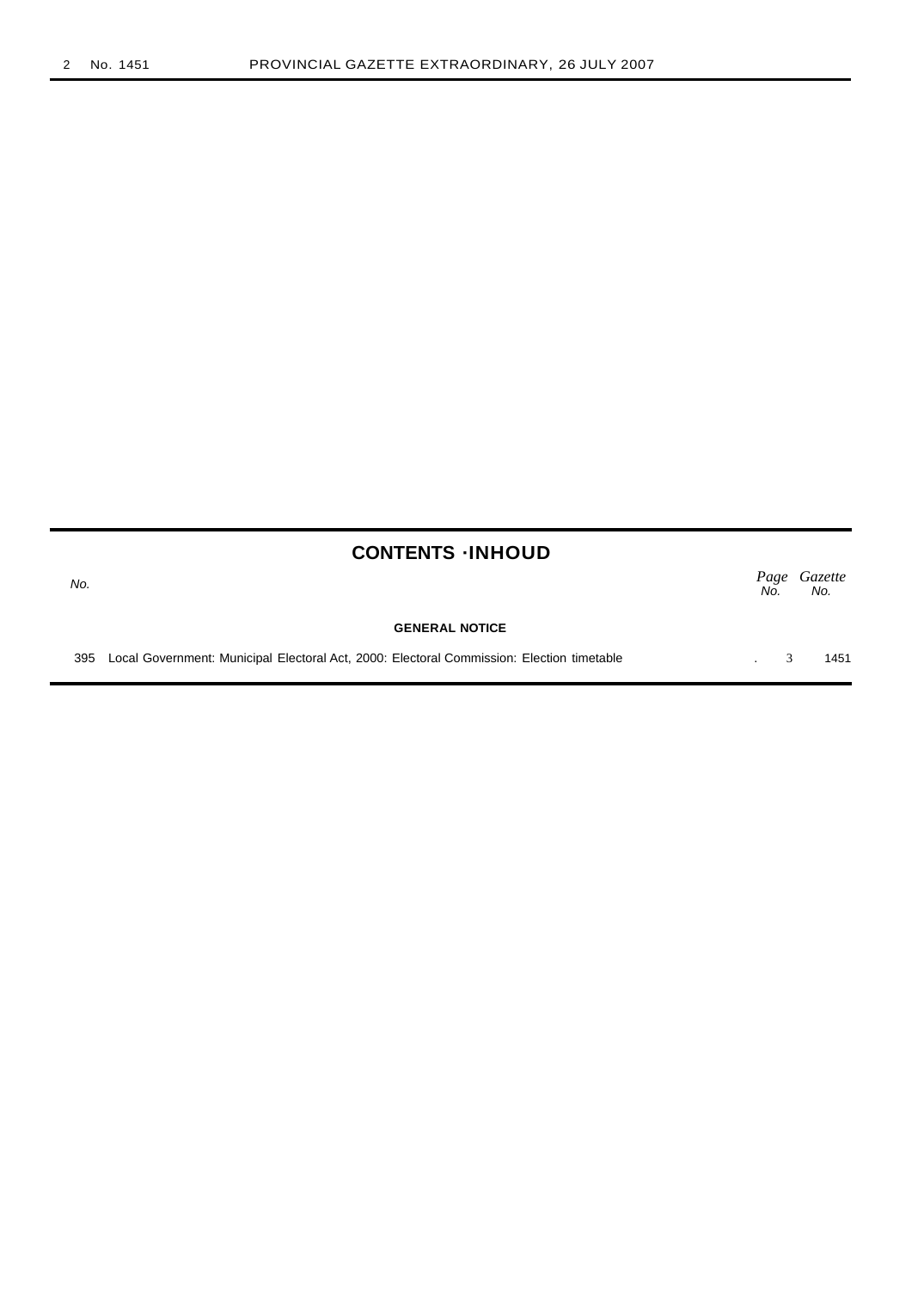# GENERAL NOTICE

### NOTICE 395 OF 2007

## ELECTORAL COMMISSION

# ELECTION TIMETABLE

The Electoral Commission hereby gives notice that it has in terms of section 11 of the Local Government: Municipal Electoral Act, 2000, compiled the election timetable set out below to apply to the municipal by-elections to be held on 22 August 2007 in respect of Ward 3 of the Govan Mbeki [Highveld Ridge] [MP307] Municipality, Ward 2 of the Thaba Chweu [Sabie] [MP321] Municipality and Ward 18 of the Nkomazi [Nkomazi] [MP324] Municipality as proclaimed by Provincial Notice number 394 of 2007 as published in the Provincial Gazette Extraordinary No. 1449 of the Mpumalanga Province, dated 23 July 2007. A reference to "section" in this election timetable is a reference to that section in the Local Government: Municipal Electoral Act, 2000 (Act No. 27 of 2000).

Cut-off time for act to be performed

1 An act required in terms of this Act to be performed by not later than a date in the election timetable must be performed before 17:00 on that date, unless otherwise specified.

Certification of the voters' roll

2 By 25 July 2007 the chief electoral officer must certify the segments of the voters' roll for the voting districts to be used in the by-elections in terms of section 6(2)(a).

Notice that lists of addresses of voting stations are available for inspection

3 By 25 July 2007 the chief electoral officer must give notice that copies of a list of voting stations and their addresses will be available for inspection at the office of the Commission's local representative in terms of section 19(5).

Notice of route of mobile voting stations

4 If the Commission decides to use mobile voting stations in the byelections, the Commission must by 25 July 2007 give notice of the route, including the locations and estimated times of stopping of each mobile voting station in terms of section 22(1).